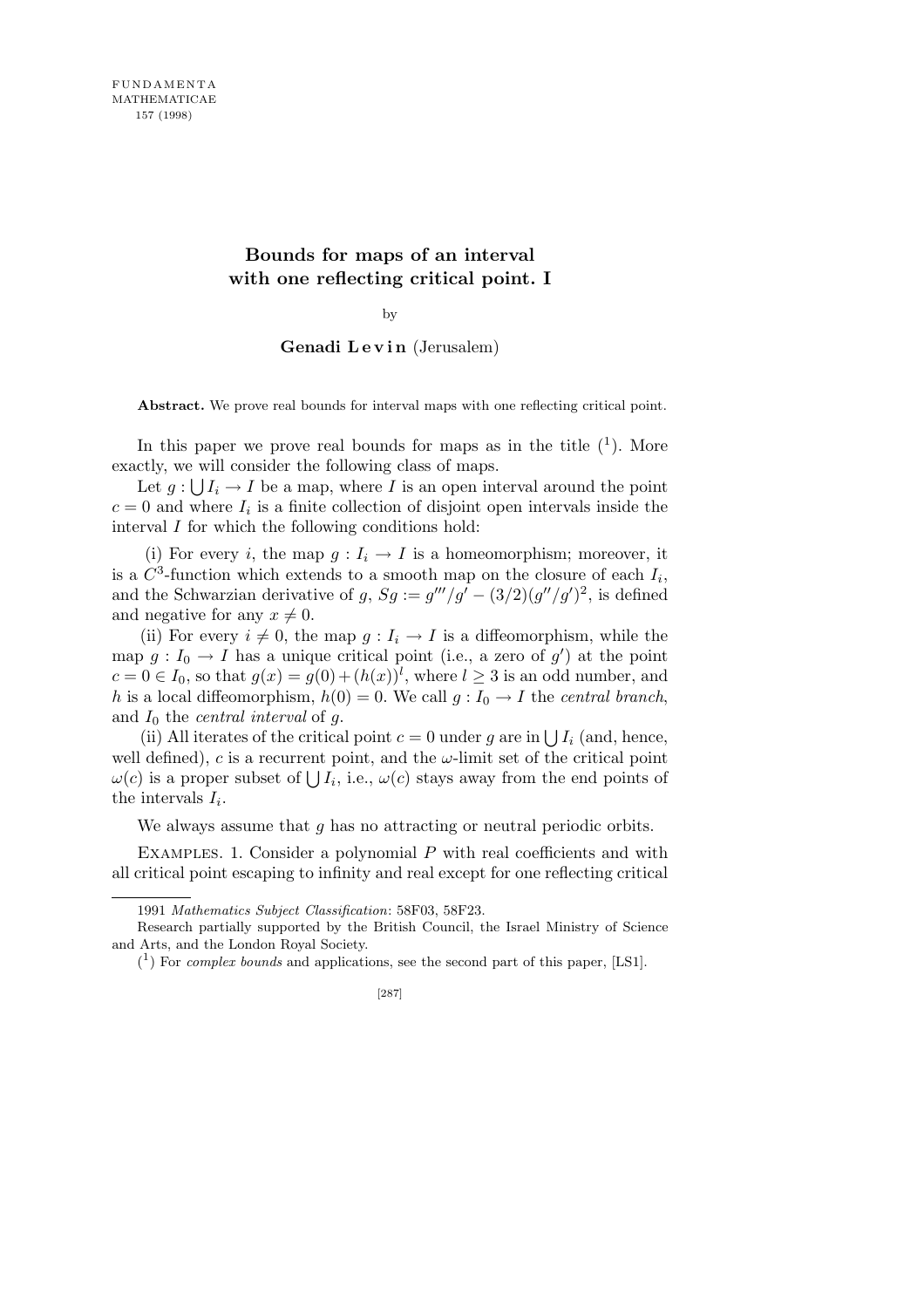point. If we restrict *P* to an interval of the real axis, it will satisfy conditions  $(i)$ –(iii) (see [LS2] for details).

2. Consider a map

$$
f(z) = \lambda z^d \frac{z - \frac{d+1}{d-1}}{1 - \frac{d+1}{d-1}z},
$$

where  $|\lambda| = 1$ , and  $d \geq 3$ . Then f restricted to the circle  $|z| = 1$  and written in the natural coordinate of the circle satisfies conditions (i)–(ii) above (the Schwarzian is negative), with  $l = 3$  and with  $d - 1$  intervals  $I_i$ . Note that  $λ = f(1)$  is the critical value of *f* on the circle. Choosing  $λ$ , we can satisfy (iii) as well.

Define a sequence of *first return maps*

$$
g^{s_n}: U_n \to U_{n-1}
$$

inductively as follows. We set  $s_1 = 1$ ,  $U_1 = I_0$ , and  $U_0 = I$ . If  $U_{n-1}$  is defined, then  $g^{s_n}: U_n \to U_{n-1}$  is the central branch of the first return map to  $U_{n-1}$ .

Let us call the map  $g^{s_n}: U_n \to U_{n-1}$  central if  $g^{s_n}(c) \in U_n$ , and non*central* otherwise. Note that if some  $g^{s_n}: U_n \to U_{n-1}$  is central, then by pulling back the central domain  $U_n$  by the map  $g^{s_n}$  several times, we always come to a non-central  $g^{s_m}: U_m \to U_{m-1}$ , where  $m > n$  and where the function is the same, i.e.,  $s_m = s_n$ .

Denote by  $|U|$  the length of the interval  $U$ .

Theorem 1. *There exist a positive number C*, *which depends on l only*, and an index N so that, for every  $n > N$ , the length of every compo*nent of*  $U_{n-1} \setminus U_n$  *is equal to at least*  $C|U_n|$ *, whenever the previous map*  $g^{s_{n-1}}: U_{n-1} \to U_{n-2}$  *is non-central. In particular, this holds for a sequence*  $n_i \rightarrow \infty$ .

REMARK 1. The corresponding real bounds for maps with one folding critical point have been proved by Martens [Ma] (for non-renormalizable maps) and by Sullivan [S] (in the renormalizable case).

REMARK 2. As in the case of a folding critical point [S], [LS2], [LS3], the real bounds of Theorem 1 are the first step towards proving the complex bounds [LS1].

Remark 3. As in the case of a folding critical point [MS], the real bounds of Theorem 1 yield: *if*  $\omega(c)$  *is minimal, then the map is ergodic with respect to Lebesgue measure and*  $\omega(c)$  *is of measure zero* (progress in this direction for several reflecting critical points has recently been made by Edson Vargas).

Theorem 1 will be a simple consequence of Propositions 1–4 below.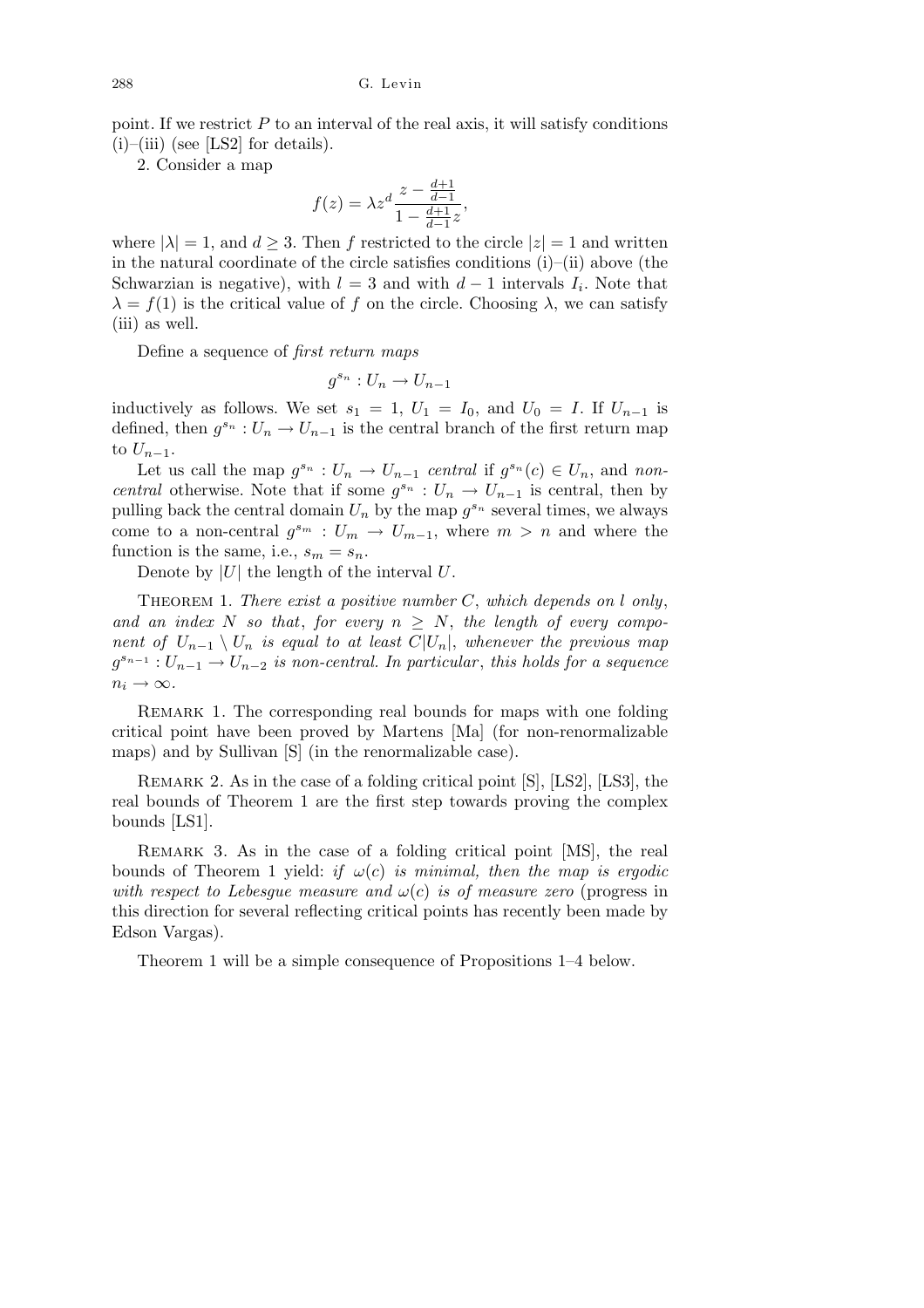We say that, for two intervals  $U \subset V$ , a component of  $V \setminus U$  is *big compared with U* if the length of this component is at least  $C|U|$  for some constant  $C > 0$  which does not depend on *U* and *V* (*C* may depend on *l*). We say that *U* is *well inside V* if both components of  $V \setminus U$  are big compared with *U*.

PROPOSITION 1. *Assume that*  $g^{s_n}: U_n \to U_{n-1}$  *is central, while the previous first return map is non-central. Let m > n be minimal so that*  $g^{s_m}: U_m \to U_{m-1}$  *is non-central and*  $s_m = s_n$ . Then for the next map, the *interval*  $U_{m+1}$  *is well inside*  $U_m$ *.* 

Define  $c_i := g^i(c)$ .

PROPOSITION 2. *Assume that all maps*  $g^{s_n}: U_n \to U_{n-1}$  *are non-central.* Let, for some  $n_0$ , the points  $c_{s_{n_0}}$  and  $c_{s_{n_0+1}}$  be on opposite sides of  $c$ . Then *either*  $U_{n_0+2}$  *is well inside*  $U_{n_0+1}$ *, or*  $U_{n_0+3}$  *is well inside*  $U_{n_0+2}$ *.* 

PROPOSITION 3. *Assume that all maps*  $g^{s_n}: U_n \to U_{n-1}$  *are non-central*, *and all points*  $c_{s_n}$  are on the same side of  $c$  (say, always  $c_{s_n} > c$ ). Let, for *some*  $n_0$ , the map  $g^{s_{n_0}} : U_{n_0} \to U_{n_0-1}$  reverse orientation. Then  $U_{n_0+4}$  is *well inside*  $U_{n_0+3}$ *.* 

PROPOSITION 4. *Assume that all maps*  $g^{s_n}: U_n \to U_{n-1}$  *are non-central and preserve orientation*, *and all points c<sup>s</sup><sup>n</sup> are on the same side of c* (*say*, *always*  $c_{s_n} > c$ ). Then, for every *n*, the interval  $U_n$  is well inside  $U_{n-1}$ .

Our proofs of Propositions 1–3 are based on combinatorial arguments, the Koebe Principle, and the Interval Adding Procedure (see below). The proof of Proposition 4 is analytic and uses a very simple geometric condition, under which the cross-ratio "does not feel" the reflecting critical point (Proposition 5). It will allow us to pass through the critical point without decreasing the cross-ratio.

As usual, if  $J \subset T$  are two intervals and  $L, R$  are the components of  $T \setminus J$ then we define  $C(T, J)$  to be the cross-ratio of this pair of intervals:

$$
C(T,J) = \frac{|J| \cdot |T|}{|L| \cdot |R|}.
$$

Cross-ratios play a crucial role in all recent results in real interval dynamics. Often, it suffices to use some qualitative estimates based on the so-called Koebe Principle. In our analysis, we shall sometimes need sharper estimates, which are based on direct use of the cross-ratio. For example, we shall often use the inequality

$$
|L|/|J| \ge C^{-1}(T, J).
$$

Note also that *J* is well inside *T* if and only if  $C^{-1}(T, J)$  is greater than a positive constant (which does not depend on the intervals).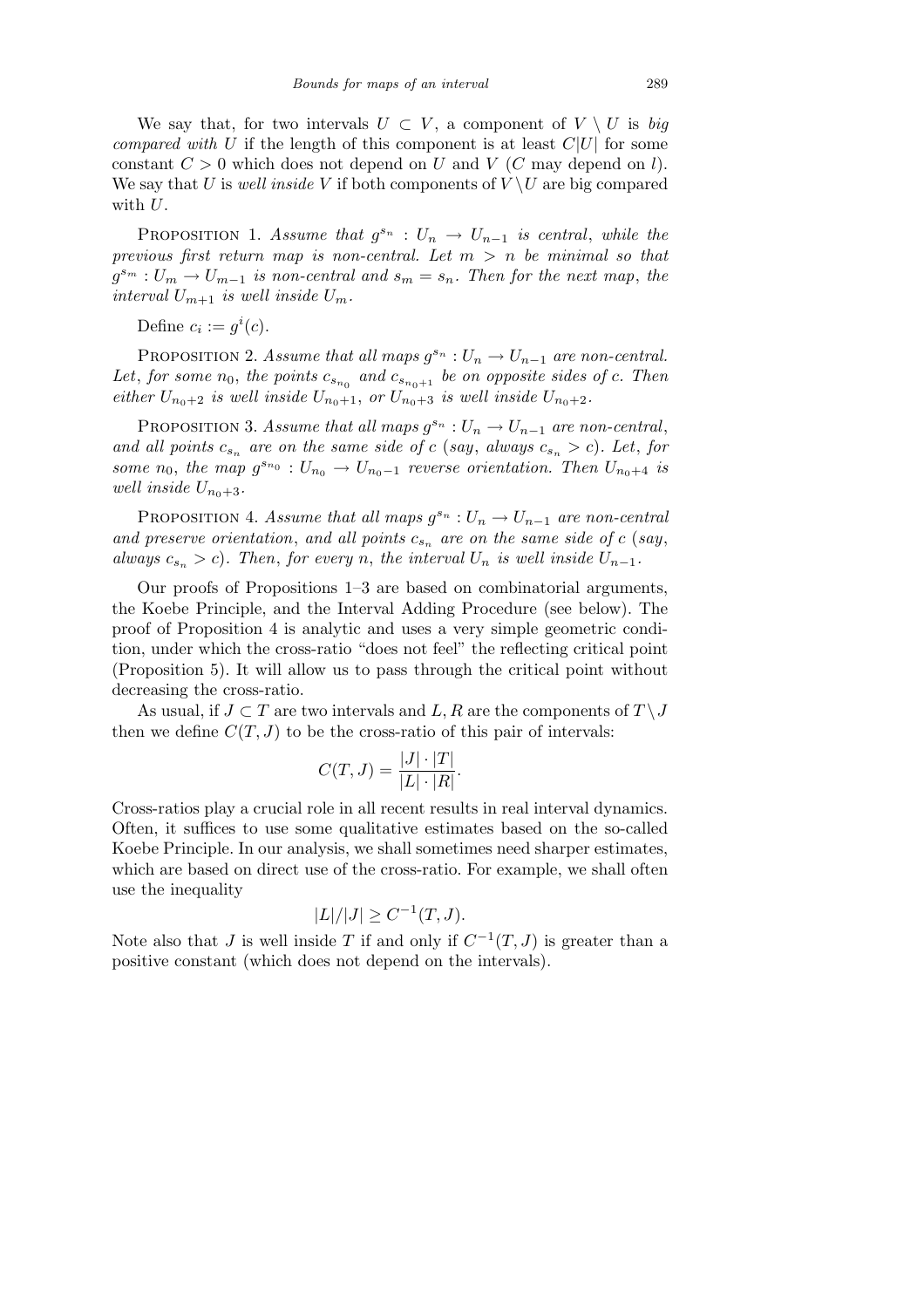If *f* is a map which is a diffeomorphism of *T* onto its image and *Sf <* 0 then (see [MS])

$$
C^{-1}(T, J) \ge C^{-1}(f(T), f(J)).
$$

In our case we shall apply this to maps  $f$  of the form  $g^n$ . Since  $Sg < 0$  one also has  $Sg^n < 0$  so the previous inequality applies when we take  $f = g^n$ and  $g^{n}|T$  is a diffeomorphism. We will use the following amusing extension of this classical fact:

PROPOSITION 5  $(2)$ . Let L be the left component of  $T \setminus J$ , so that if we *write*  $L = (x_1, x_2)$ , *then*  $x_1 < 0 < x_2$ , *and*, *moreover*,  $x_2 > |x_1|$ *. Fix a real number l >* 1, *and introduce a map*

$$
F(x) = \frac{x}{|x|} \cdot |x|^l, \quad x \neq 0, \quad F(0) = 0.
$$

*Then*

$$
C^{-1}(T, J) \ge C^{-1}(F(T), F(J)).
$$

P r o o f. First of all, we can assume that  $x_1 = -1$ , and then  $x_2 = 1 + \delta <$  $x_3 < x_4$ , where  $R = (x_3, x_4)$  and  $\delta > 0$ . To calculate the cross-ratios, we will use the following well known equality:

$$
\ln \frac{1 + C^{-1}(F(T), F(J))}{1 + C^{-1}(T, J)} = \int_{x_3}^{x_4} dy \int_{x_1}^{x_2} U(x, y) dx,
$$

where

$$
U(x,y) = \frac{F'(x)F'(y)}{(F(x) - F(y))^2} - \frac{1}{(x-y)^2}.
$$

Fix  $y \in (x_3, x_4)$ , and write the integral over *x* as a sum of two integrals  $I_1$ and  $I_2$ , where *x* in  $I_1$  varies from  $-1$  to 1, and in  $I_2$  from 1 to  $1 + \delta$ . Then  $I_2$  < 0, since the function  $x^l, x > 0$ , has negative Schwarzian derivative. For the first integral, we have

$$
I_1 = \int_{-1}^{0} U(x, y) dx + \int_{0}^{1} U(x, y) dx = \int_{0}^{1} V(x, y) dx,
$$

where

$$
V(x,y) = \frac{l^2x^{l-1}y^{l-1}}{(x^l+y^l)^2} + \frac{l^2x^{l-1}y^{l-1}}{(x^l-y^l)^2} - \frac{1}{(x+y)^2} - \frac{1}{(x-y)^2}.
$$

After computing the integral, we obtain

$$
I_1 = \frac{2l}{y} \left\{ \frac{la^{l-1}}{1 - a^{2l}} - \frac{1}{1 - a^2} \right\},\,
$$

 $(2)$  This statement was established during the author's visit to Sebastian van Strien at Warwick and numerous conversations with him.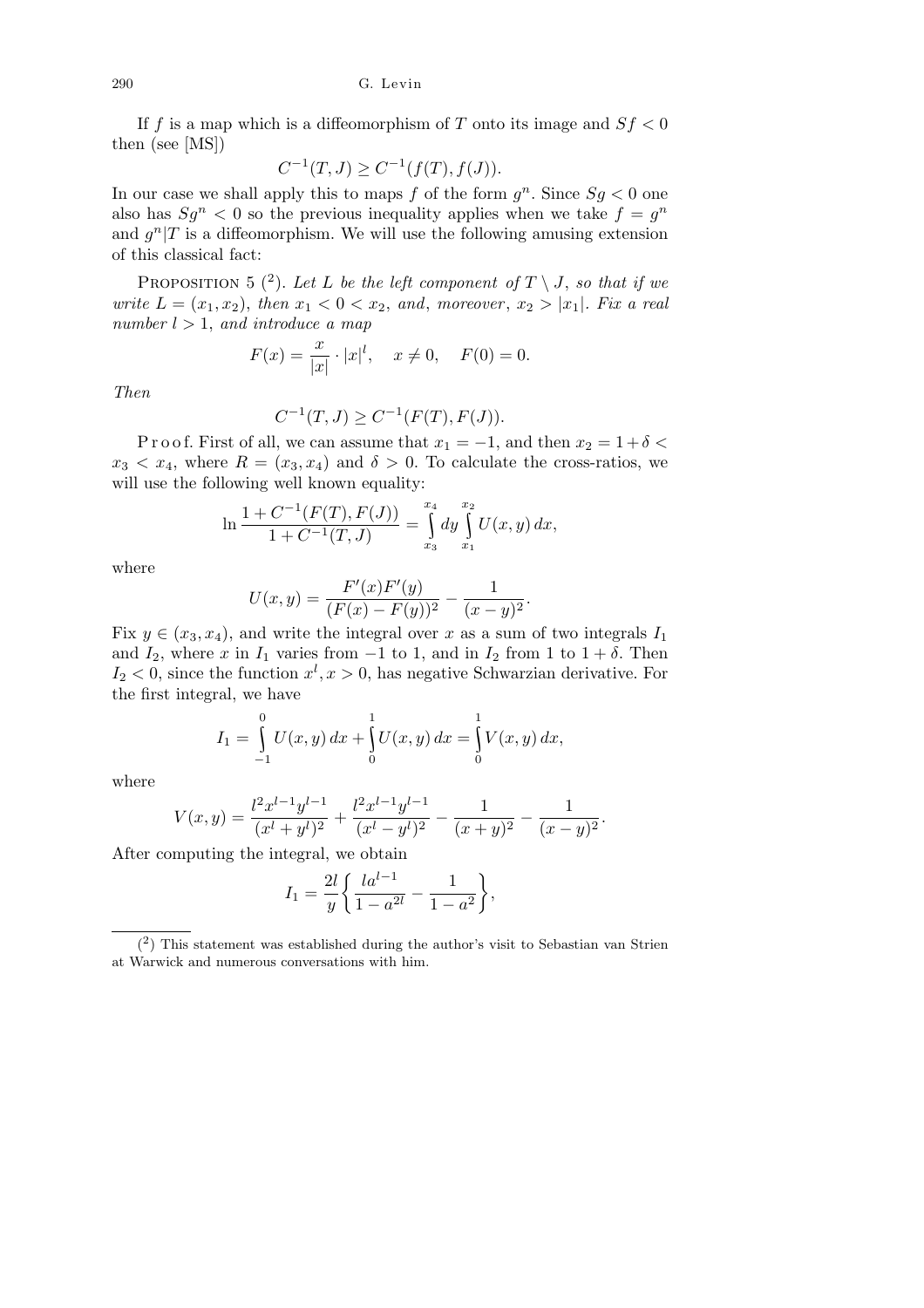where the parameter  $a = 1/y \in (0,1)$ . Since the expression in  $\{... \}$  is negative, we are done.

We make use of two principles.

Koebe Principle [MS]. *Let T be an interval from a component of the domain of definition of some iterate*  $g^s$ , and so that  $T = L \cup J \cup R$ , where: (a)  $g^s$  *J* has a unique critical point at c, and (b)  $g^s$  *L* and  $g^s$  *R* have at most *N critical points. Let K >* 0 *be so that*

$$
|g^{s}(L)|/|g^{s}(J)|, |g^{s}(R)|/|g^{s}(J)| \geq K.
$$

*Then*

$$
|L|/|J|, |R|/|J| \ge C,
$$

*where*  $C > 0$  *depends on*  $K, N$ , and on the map *g*. Moreover, *given g*, there *exists*  $\varepsilon > 0$  *so that if*  $|g^{i}(T)| \leq \varepsilon$  *for*  $i = 0, 1, \ldots, s$ , *then the constant C depends merely on K and N.*

For any two intervals  $U, V$ , denote by  $[U, V]$  the minimal interval which contains *U* and *V* .

INTERVAL ADDING PROCEDURE. Given  $g^{s_n}: U_n \to U_{n-1}$ , let  $t_n^+$  be a maximal interval outside  $U_n$  and to the right of  $U_n$  with a common boundary point with  $U_n$ , so that  $g^{s_n}|t_n^+$  is defined and a diffeomorphism. The interval  $t_n^-$  is defined in the same way, but to the left of  $U_n$ .

Let *t* be either  $t_n^+$  or  $t_n^-$ . Note that one end point of  $g^{s_n}(t)$  is in  $\partial U_{n-1}$ . If the other end point of  $g^{s_n}(t)$  is an end point of the range *I* of the map *g*, then we set  $k = 0$  and stop. Otherwise the boundary point of *t* which is different from  $\partial U_n$  is a critical point of  $g^{s_n}$ : there exists  $i, 1 \leq i \leq s_n - 1$ , so that *c* lies at the boundary of the interval  $g^{i}(t)$ . In this case we will make an operation called "adding the interval  $U_{n-1}$ ":

Since  $g^{i}(U_{n})$  is outside  $U_{n-1}$  and  $g^{i}(t)$  has *c* in its boundary, the interval  $g^{i}(t)$  also contains a boundary point of  $U_{n-1}$ . Hence, either  $i + s_{n-1}$ *s*<sup>*n*</sup>, or  $g^{i+s_{n-1}}(t)$  contains a boundary point of  $U_{n-2}$ . Hence, again either  $i + s_{n-1} + s_{n-2} > s_n$ , or  $g^{i+s_{n-1}+s_{n-2}}(t)$  contains a boundary point of  $U_{n-3}$ . We continue this process until we find  $k \geq 1$  so that

$$
S := i + s_{n-1} + \ldots + s_{n-k+1} < s_n,
$$

while

$$
S + s_{n-k} \ge s_n.
$$

Then  $g^{S}(t)$  contains a boundary point of  $U_{n-k}$ . Let us extend the interval  $g^{S}(t)$  so that it turns into the interval  $[U_{n-1}, g^{S}(t)]$ , and call this operation "adding the interval  $U_{n-1}$ ".

The boundary point of *t* different from  $\partial U_n$  lies in a component of  $U_{m-1} \setminus$ *U*<sup>m</sup> for some  $m \leq n$ . Since the points of  $\partial U_{m-1}$  are nice, there exists a unique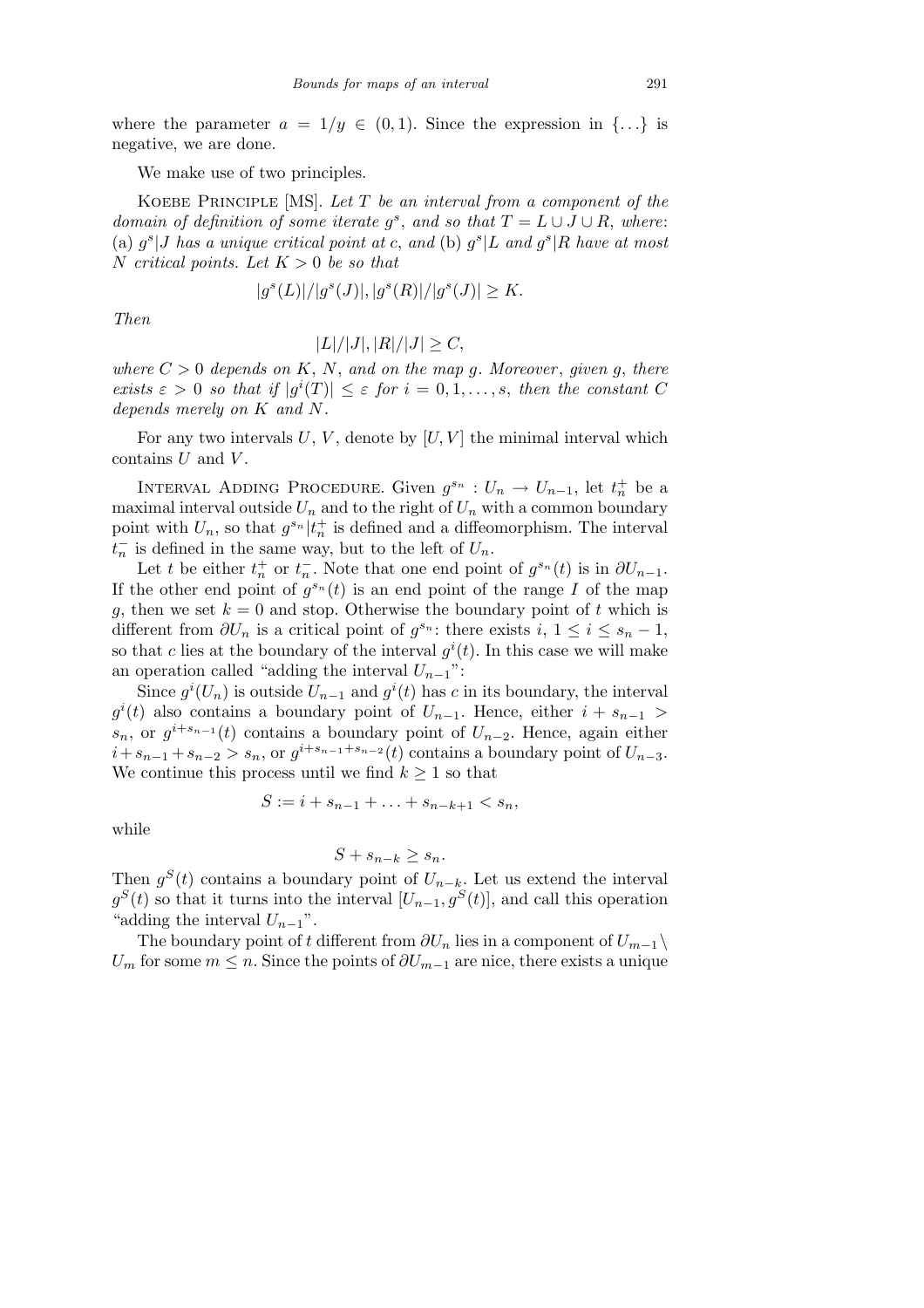extension  $\hat{t}$  of *t* inside  $U_{m-1} \setminus U_m$  so that

$$
g^{S}(\widehat{t}) = [U_{n-1}, g^{S}(t)].
$$

LEMMA 1. (i)  $g^{s_n}(\hat{t})$  *covers an interval*  $g^j(U_{n-1})$  *for some*  $1 \leq j \leq$  $s_{n-1} - 1$ .

(ii) The map  $g^{s_n}$   $|\hat{t}|\$  has at most  $k$  critical points.

(iii) Let  $\hat{t}_n^{\pm}$  be the intervals corresponding to  $t_n^{\pm}$ , and  $k_n^{\pm}$  be the cor*responding numbers.* If  $k_n^{\pm} \leq N$ , then  $|t_n^{\pm}| \geq C|U_n|$ , where  $C > 0$  only *depends on l and N.*

P r o o f. Since  $g^S(\hat{t})$  contains  $U_{n-1}$  and  $S + s_{n-k} \geq s_n$ , the interval  $g^{s_n}(\hat{t})$ contains some  $g^{j}(U_{n-1})$ , where  $j \leq s_{n-k} \leq s_{n-1} - 1$ . To prove the second statement, first note that the map  $g^i\hat{t}$  has no critical points, since  $g^i(\hat{t}\setminus t) \subset$  $U_{n-1}$  and  $i < s_n$ . On the other hand, the interval  $g^i(\hat{t})$  covers *c*. Hence, the map  $g^{s_{n-1}}|g^i(\hat{t})$  has one critical point. Since  $g^{s_{n-1}}(g^i(\hat{t})) \setminus g^{s_{n-1}}(g^i(t))$ is part of  $U_{n-2}$ , the map  $g^{s_{n-2}}|g^{i+s_{n-1}}(\hat{t})$  can have at most one critical point, and so on until  $g^{\overline{S}}(\tilde{t})$  (each time at most one critical point can be added). The iterate of *g* from the latter interval to the interval  $g^{s_n}(\hat{t})$  does not have critical points, by definition of *k*. The last statement follows from the previous ones and from the Koebe Principle (here we use the smallest interval argument).

REMARK 4. In what follows, if  $g^{s_n}(\hat{t}^{\pm}_n)$  covers more than one interval  $g^{j}(U_{n-1})$ , we shorten  $\widehat{t}_{n}^{\pm}$  so that  $g^{s_{n}}(\widehat{t}_{n}^{\pm})$  covers exactly one interval of this form.

Let us call the numbers  $k_n^{\pm}$  the *parameters*, or the *numbers of steps* of the procedure.

To start with, let us prove the following

LEMMA 2. (i) Let  $g^{j_1}(U_n)$  and  $g^{j_2}(U_n)$  be two neighbours of  $U_n$  from the collection  $g^{j}(U_n)$ ,  $j = 1, ..., s_n-1$ . Then  $U_n$  is well inside  $[g^{j_1}(U_n), g^{j_2}(U_n)]$ .

(ii) Let the map  $g^{s_{n-1}}: U_{n-1} \to U_{n-2}$  be non-central. Then, at least *for one component*  $K$  *of*  $U_{n-1} \setminus U_n$ , the iterate  $g^{s_n}(K)$  covers  $g^j(U_n)$  for *some*  $1 ≤ j ≤ s_n - 1$ *. If, for example,*  $c_{s_{n-1}} > c$ *, then K is the left* (*resp. right*) *component of*  $U_{n-1} \setminus U_n$  *depending on whether*  $g^{s_{n-1}} : U_{n-1} \to U_{n-2}$ *preserves* (*resp. reverses*) *orientation.*

(iii) Let the map  $g^{s_{n-1}}: U_{n-1} \to U_{n-2}$  be non-central. Then one of the *two components of*  $U_{n-1} \setminus U_n$  *is big compared with*  $U_n$ *.* 

P r o o f. (i) follows from the shortest interval argument and from the Koebe Principle.

(ii) Let  $c_{s_{n-1}} > c$ . Then the end points of  $g^{s_{n-1}}(K)$  already lie on opposite sides of the critical point *c*.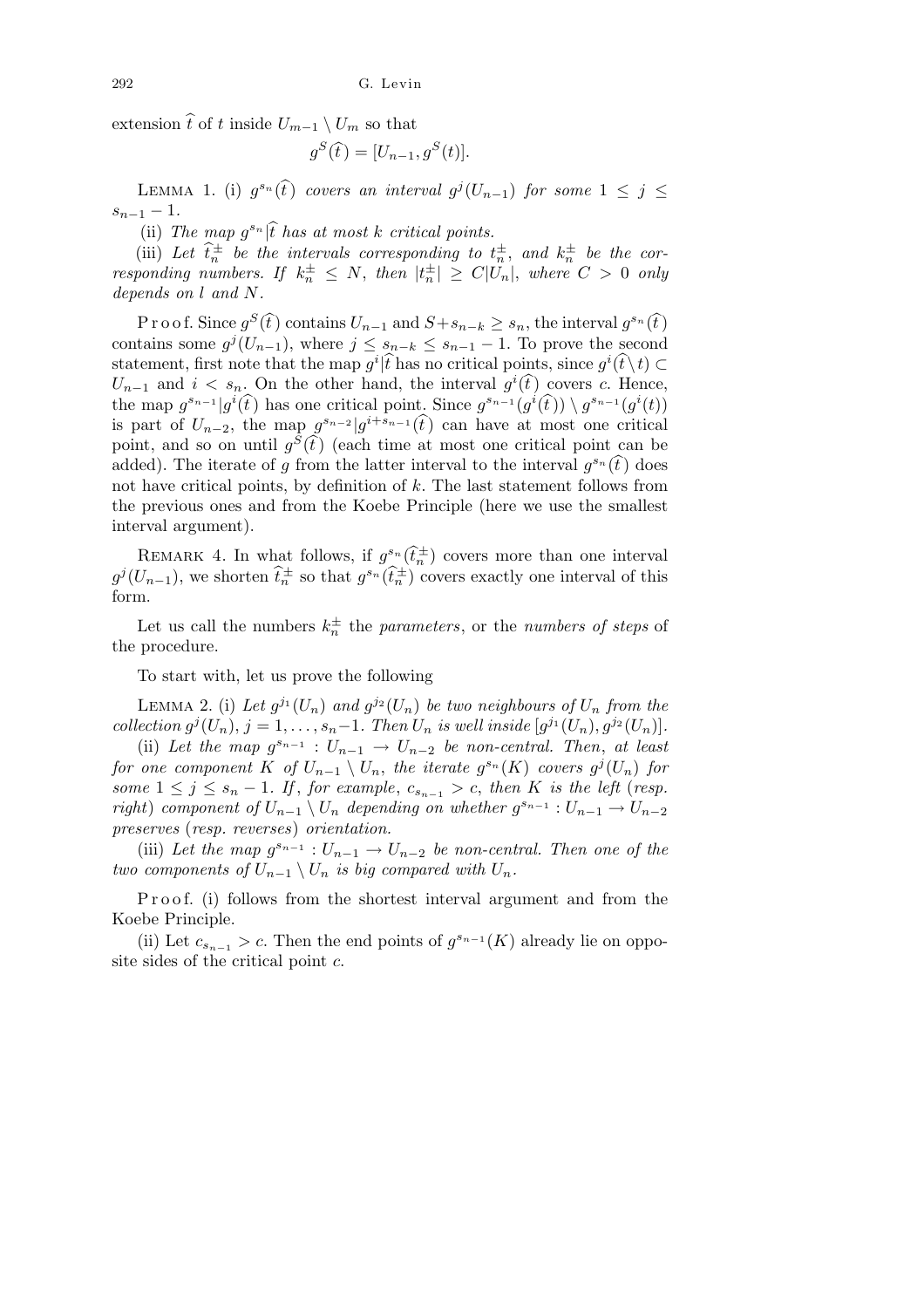(iii) Denote by *t* the interval around  $U_n$  which is mapped by  $g^{s_n}$  onto  $[g^{j_1}(U_n), g^{j_2}(U_n)]$ . The map  $g^{s_n}|t$  has at most 3 critical points, because  $[g^{j_1}(U_n), g^{j_2}(U_n)]$  contains precisely 3 critical values of this map. Since  $g^{s_{n-1}}: U_{n-1} \to U_{n-2}$  is non-central, by (ii) at least one of the ends of *t* (say, the left one) lies inside  $U_{n-1} \setminus U_n$ . Assume now the contrary: every component of  $U_{n-1} \setminus U_n$  is not big compared with  $U_n$ . Then, by (i) the interval  $U_{n-1}$  is well inside  $[g^{j_1}(U_n), g^{j_2}(U_n)]$ . Pulling  $[g^{j_1}(U_n), g^{j_2}(U_n)]$  back by  $g^{s_n}$  to *t* (so that  $U_{n-1}$  is pulled back to  $U_n$ ) we then conclude that the left component of  $U_{n-1} \setminus U_n$  is big compared with  $U_n$ . A contradiction.

LEMMA 3. Let the map  $g^{s_{n-1}}: U_{n-1} \to U_{n-2}$  be non-central, and let t *be an interval around*  $U_n$  *such that*  $g^{s_n}(t) = [g^{j_1}(U_n), g^{j_2}(U_n)]$  (where, *as in Lemma* 2,  $g^{j_1}(U_n)$  *and*  $g^{j_2}(U_n)$  *are two neighbours of*  $U_n$  *from the collection*  $g^{j}(U_{n}), j = 1, \ldots, s_{n}-1$ ). Then  $t \subset U_{n-2}$ . In particular,  $t_{n+1}^{\pm} \subset U_{n-2} \backslash U_{n+1}$ (see Remark 4)*.*

P r o o f. First, one can assume without loss of generality that  $c_{s_{n-1}} > c$ . Now, the map  $g^{s_{n-1}}: U_{n-1} \to U_{n-2}$  is non-central, and hence  $g^{s_{n-1}}(U_n)$ lies in the right component of  $U_{n-2} \setminus U_{n-1}$ . It follows immediately that the right end of *t* belongs to  $U_{n-2}$ . To prove the same for the left end of *t* one should consider different combinations of the following possibilities:  $g^{s_{n-1}}: U_{n-1} \to U_{n-2}$  preserves or reverses orientation,  $c_{s_{n-1}}$  and  $c_{s_{n-2}}$  are on the same side of *c*, or on the opposite sides:

1)  $g^{s_{n-1}}$  :  $U_{n-1}$  →  $U_{n-2}$  preserves orientation. Then the component *K* defined in Lemma 2(ii) is the left component of  $U_{n-1} \setminus U_n$ , and hence the left end of *t* is inside *K*, and we are done in this case.

2)  $g^{s_{n-1}}$  :  $U_{n-1} \rightarrow U_{n-2}$  reverses orientation. Consider also the map  $g^{s_{n-2}}: U_{n-2} \to U_{n-3}.$ 

2a) Let  $s_{n-2} = s_{n-1}$  (i.e., the return to  $U_{n-3}$  is central). Denote by  $r(V \setminus U)$  (resp.  $l(V \setminus U)$ ) the right (left) component of  $V \setminus U$ . Since we are in case 2, we have  $g^{s_{n-1}}(r(U_{n-2} \setminus U_{n-1})) = l(U_{n-3} \setminus U_{n-2})$ . But  $g^{s_{n-1}}(U_n) \subset$  $r(U_{n-2} \setminus U_{n-1})$ . Hence,  $g^{2s_{n-1}}(U_n) \subset l(U_{n-3} \setminus U_{n-2})$ . This is enough, since  $g^{s_n}$  takes the end points of  $U_{n-2}$  outside  $U_{n-3}$ .

2b) Let  $s_{n-2} < s_{n-1}$  (i.e., the return to  $U_{n-3}$  is non-central). If  $c_{s_{n-2}} < c$ , then  $g^{s_{n-2}}(U_n) \subset l(U_{n-3} \setminus U_{n-2})$ , and because  $g^{s_n}$  takes the end points of  $U_{n-2}$  outside  $U_{n-3}$ , we are done. Let  $c_{s_{n-2}} > c$ . Then  $g^{s_{n-2}}(U_n) \subset r(U_{n-3})$ *U*<sub>*n*</sub>-2</sub>). Hence, already  $g^{s_{n-1}}(l(U_{n-2} \setminus U_n))$  covers  $g^{s_{n-2}}(U_n)$  (we are in case 2). Thus all cases have been considered.

*Proof of Proposition 1.* The idea of the proof is to use the space around  $U_n$  given by the first part of Lemma 2 and pull it back by  $g^{s_n}$ . Since the return is central, we again obtain a map from our sequence of the first return maps.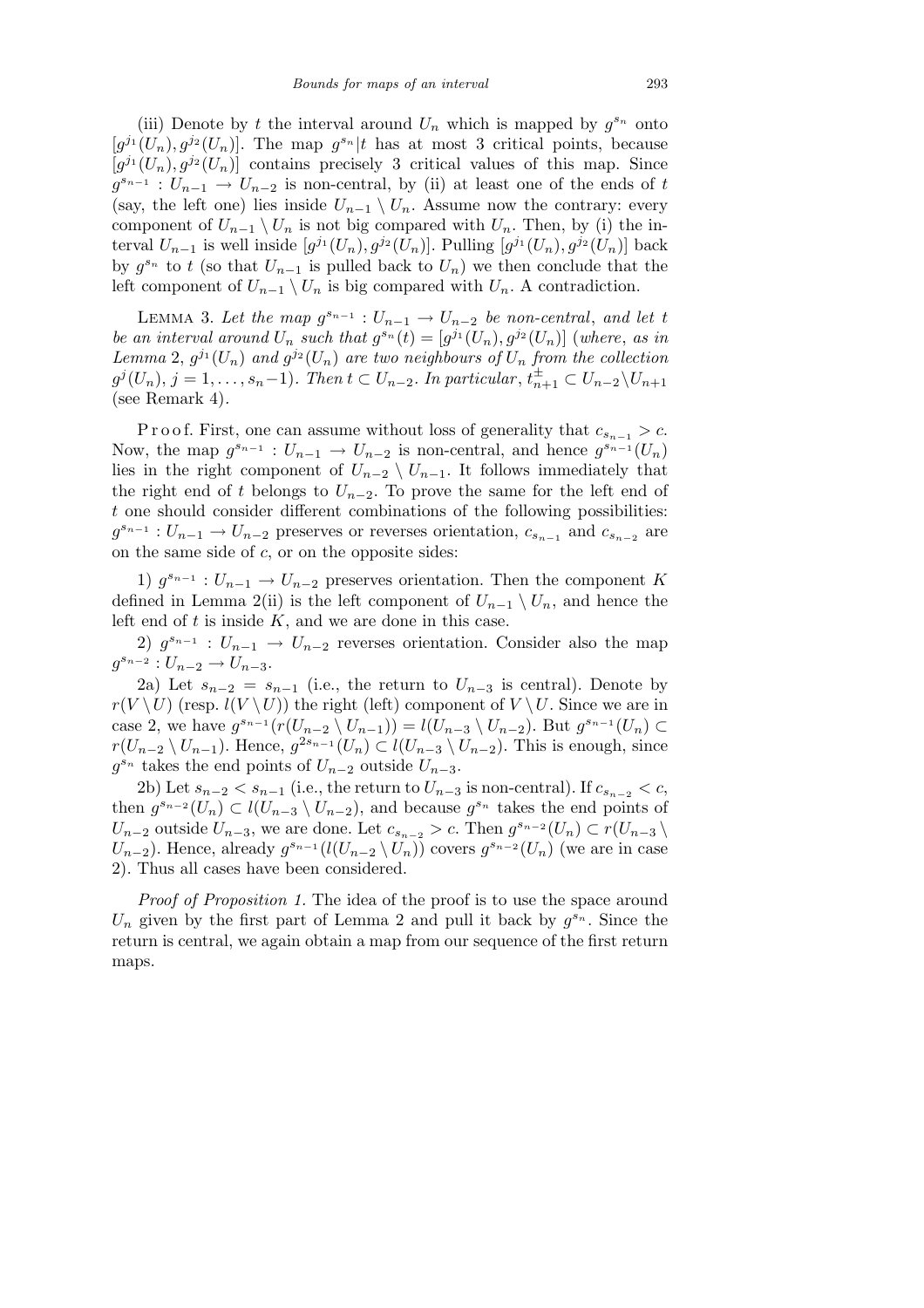First, for the interval *t* from Lemma 3, we have  $t \text{ }\subset U_{n-2}$ . It follows immediately from this observation and from Lemma  $2(i)$  that  $U_{n+1}$  is well inside  $U_{n-2}$  (here we use the fact that  $s_{n+1} = s_n$ ). Consider now two cases:

1.  $m - n \geq 2$ . Then we can pull  $U_{n+1}$  back by the same central branch one more time and find that  $U_{n+2}$  (and hence  $U_m$ ) is well inside  $U_{n-1}$ . Since  $g^{s_n}: U_m \to U_{m-1}$  is non-central, the next map, i.e., the first return to  $U_m$ will already have a bound which is determined by the space between *U<sup>m</sup>* and  $U_{n-1}$ . Therefore,  $U_{m+1}$  will be well inside  $U_m$ .

2.  $m - n = 1$ . We apply in this case the Interval Adding Procedure to the map  $g^{s_{m+1}}: U_{m+1} \to U_m$ . Then either we finish this procedure after two steps, or we cover a component of  $U_{n-2} \setminus U_{n+1}$ , which, as we know, is big compared with  $U_{n+1}$ . In both cases, we again conclude that  $U_m$  is well inside  $U_{n-1}$ . (Note that  $g^{s_{m+1}}(\partial U_m)$  is outside  $U_{n-2}$ .) Therefore,  $U_{m+1}$  is well inside  $U_m$ .

*Proof of Proposition 2.* According to Lemma 2, one of the two components of  $U_{n-1} \setminus U_n$  is big compared with  $U_n$ .

One can assume that  $c_{s_{n_0}} < c$  and  $c_{s_{n_0+1}} > c$ . Note that the interval  $g^{s_{n_0}}(U_{n_0+1})$  is in  $U_{n_0-1} \setminus U_{n_0}$ . Therefore, by Lemma 2(i), the left component of  $U_{n_0-1} \setminus U_{n_0+1}$  is big compared with  $U_{n_0+1}$ . If we now assume that the right component of  $U_{n_0-1} \setminus U_{n_0}$  is big (compared with  $U_{n_0}$ ), then we see that  $U_{n_0+2}$  is well inside  $U_{n_0+1}$  (we apply the Interval Adding Procedure to the map from  $U_{n_0+2}$  to  $U_{n_0+1}$ , and either we finish it with  $k \leq 2$  and then we "add the interval" or otherwise without adding we cover a component of  $U_{n_0-1} \setminus U_{n_0}$ ). Therefore, we should assume that the left component of  $U_{n_0-1} \setminus U_{n_0}$  is big (compared with  $U_{n_0}$ ). By the same reason, we should assume that the right component of  $U_{n_0} \setminus U_{n_0+1}$  (which contains  $c_{s_{n_0+1}}$ ) is also big compared with  $U_{n_0+1}$  (otherwise  $U_{n_0+3}$  would be well inside  $\tilde{U}_{n_0+2}$ ). But then again  $U_{n_0+2}$  is well inside  $U_{n_0+1}$ .

*Proof of Proposition 3.* Note that the interval  $g^{s_{n_0+1}}(U_{n_0+2})$  is in the right component of  $U_{n_0} \setminus U_{n_0+1}$ .

Let us first show that either

•  $s_{n_0} + s_{n_0+1} < s_{n_0+2}$  and the interval  $g^{s_{n_0}+s_{n_0+1}}(U_{n_0+2})$  is in the left component of  $U_{n_0-1} \setminus U_{n_0}$ , or

•  $U_{n_0+4}$  is well inside  $U_{n_0+3}$ .

Namely, consider the Interval Adding Procedure for the map  $g^{s_{n_0+2}}$ :  $U_{n_0+2} \rightarrow U_{n_0+1}$ , and let *t* be one of the two intervals there. Then either (a) we finish the procedure after two steps, or (b)  $g^{i+s_{n_0+1}}(t)$  has  $c_{s_{n_0+1}}$  as an end point, and contains an end point of  $U_{n_0}$ , and, moreover,  $g^{s_{n_0}+1}$  is a diffeomorphism of this interval. In case (b), the interval  $g^{s_{n_0}+s_{n_0+1}}(U_{n_0+2})$ is to the left of *c*. Indeed, the map  $g^{s_{n_0}}$  takes the right end of  $U_{n_0}$  to the left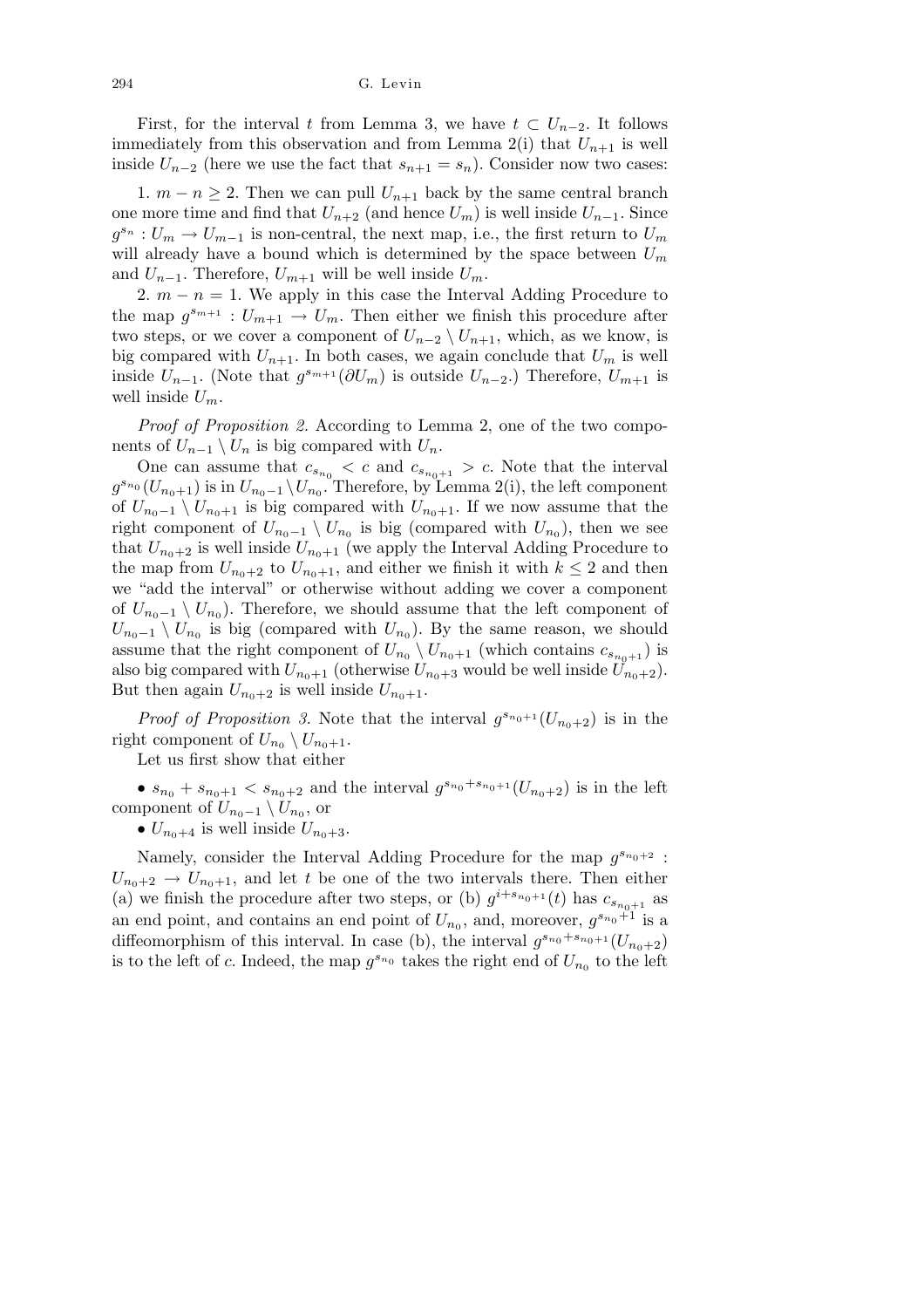end of  $U_{n_0-1}$  (we use the fact that  $g^{s_{n_0}}: U_{n_0} \to U_{n_0-1}$  reverses orientation). Hence, in case (b), this map takes  $c_{s_{n_0+1}}$  to the left of *c* as well. So, at least part of the interval  $g^{s_{n_0}+s_{n_0+1}}(U_{n_0+2}^{\sigma})$  is to the left of *c*. If the latter interval covered *c* then  $s_{n_0} + s_{n_0+1} = s_{n_0+2}$  and since all  $c_{s_n}$  are to the right,  $g^{s_{n_0}}(g^{i+s_{n_0+1}}(t))$  would cover *c*.

Thus, either  $g^{s_{n_0}+s_{n_0+1}}(U_{n_0+2})$  is to the left of *c*, or the parameter for each side of the procedure is *≤* 2. In the latter case, we use Lemmas 1 and 3 to conclude that  $U_{n_0+3}$  is well inside  $U_{n_0+1}$ , which implies that  $U_{n_0+4}$  is well inside  $U_{n_0+3}$ .

Finally, we can assume that  $g^{s_{n_0+1}}(U_{n_0+2})$  and  $g^{s_{n_0}+s_{n_0+1}}(U_{n_0+2})$  are on the opposite sides of *c* (but inside  $U_{n_0-1}$ ). Then we apply the procedure to the map  $g^{s_{n_0+3}}$ :  $U_{n_0+3} \to U_{n_0+2}$  this time, and either we finish it after 3 steps, or we cover one of these two intervals. Note that  $g^{s_{n_0+3}}(\partial U_{n_0+1})$  is outside  $U_{n_0-1}$ . In the case considered, one can assume that  $\hat{t}_{n_0+3}^{\pm} \subset U_{n_0+1} \setminus$  $U_{n_0+3}$ . Therefore, in any case,  $U_{n_0+3}$  is well inside  $U_{n_0+1}$ , and then  $U_{n_0+4}$ is well inside  $U_{n_0+3}$  (the returns are non-central).

In order to prove Proposition 4, we first prove two lemmas. Set  $U_n =$  $(-l_n, r_n)$  and  $\rho_n = l_n/r_n$ , and define

$$
\delta_n^+ = \frac{r_{n-1} - r_n}{r_n + l_n}, \quad \delta_n^- = \frac{l_{n-1} - l_n}{r_n + l_n}.
$$

By the assumption,  $c_{s_n} \in (r_n, r_{n-1})$  for any *n*.

The next lemma is a direct consequence of Proposition 5 from the beginning of the paper.

Lemma 4. *Under the conditions of Proposition* 4, *assume that*

(1) *r<sup>n</sup> > ln−*<sup>1</sup>

*for all n*. Then  $C^{-1}(U_{n-1}, U_n)$  *tends to infinity as n tends to infinity.* 

Proof. Fix *n*, and look at the map  $g^{s_{n-1}}: U_{n-1} \to U_{n-2}$ . We have

$$
C^{-1}(g(U_{n-1}), g(U_n)) \ge C^{-1}(U_{n-2}, g^{s_{n-1}}(U_n)).
$$

Since the return is non-central,

$$
g^{s_{n-1}}(U_n) \subset (r_{n-1}, r_{n-2}).
$$

By condition (1),  $r_{n-1} > l_{n-2}$ , so that we can apply Proposition 5:

$$
C^{-1}(U_{n-2}, g^{s_{n-1}}(U_n)) \ge C^{-1}(g(U_{n-2}), g^{s_{n-1}+1}(U_n)).
$$

Now we look at the map  $g^{s_{n-2}}: U_{n-2} \to U_{n-3}$ , and since the return is again non-central and *on the same* (*right*) *side*, we can continue, up to the level  $U_0 = I$ :

$$
C^{-1}(g(U_{n-1}), g(U_n)) \ge C^{-1}(I, g^{S_n}(U_n)),
$$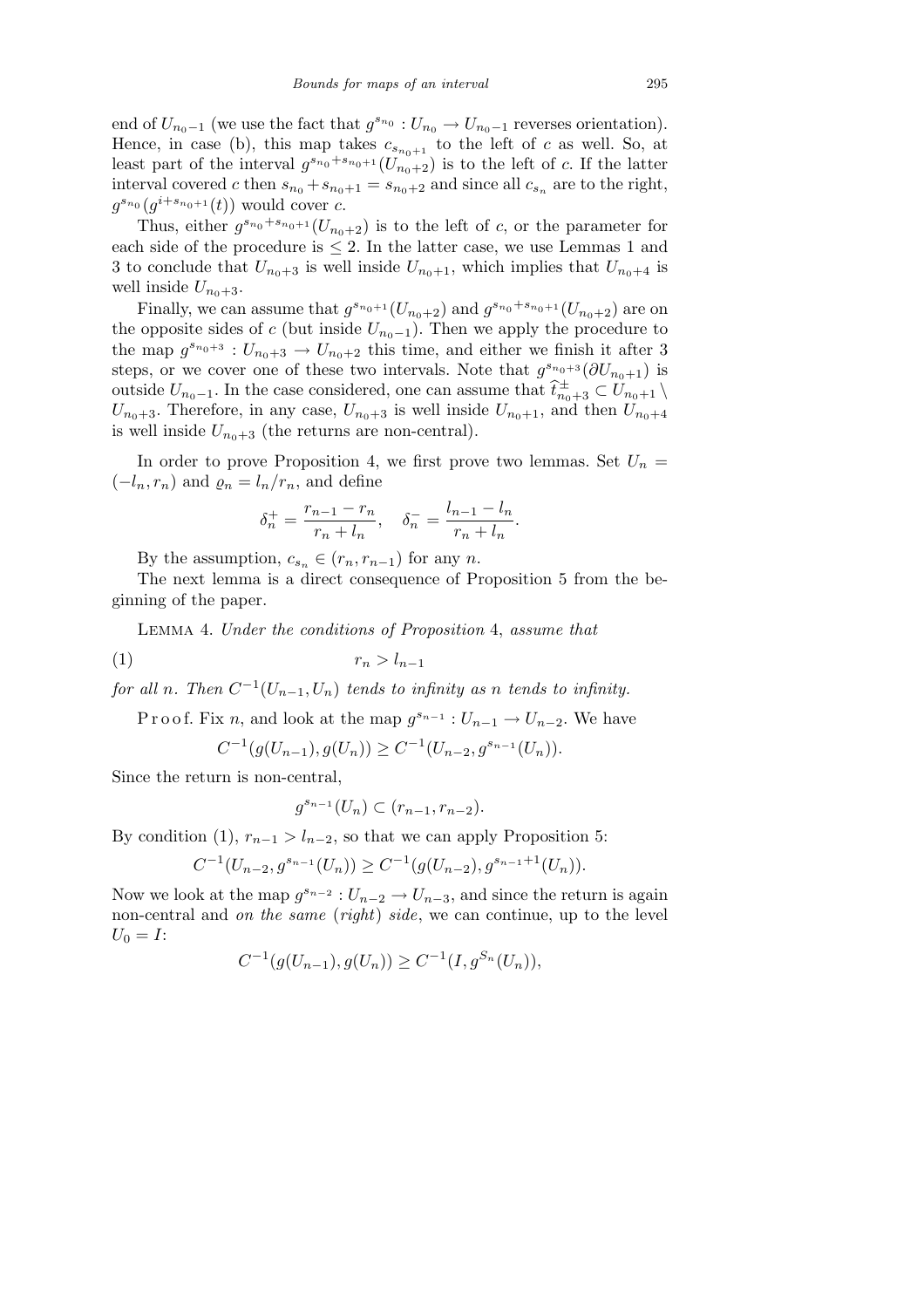where  $S_n = s_{n-1} + \ldots + s_1$ . On the other hand,

$$
|g^{S_n}(U_n)| \to 0
$$

as  $n \to \infty$  (because any two intervals  $g^{i}(U_{n}), g^{j}(U_{m})$  are either disjoint or one contains the other and because no wandering interval exists [MS]), and this interval is away from the end points of  $I$  (condition (iii) of the definition of the class of maps *g*). Therefore,  $C^{-1}(I, g^{S_n}(U_n)) \to \infty$ .

REMARK 5. We have also proved the following: if condition (1) holds for all *n* between some  $n_0$  and  $n_1 > n_0$ , then

$$
C^{-1}(g(U_{n_1}), g(U_{n_1+1})) \ge C_{n_0-1}^{-1},
$$

where  $C_{n_0-1}^{-1}$  is the infimum of the cross-ratios  $C^{-1}(U_{n_0-1}, K)$  over all those components *K* of the first return map to  $U_{n_0-1}$  which contain an iterate of the critical point.

Lemma 5. *Under the conditions of Proposition* 5, *assume that*

$$
(2) \t\t\t\t $r_{m-1}(1+\varepsilon) \leq l_{m-2}$
$$

*for some m and some small enough*  $\varepsilon > 0$ *. Then*  $U_{m+1}$  *is well inside*  $U_m$ *.* 

P r o o f. For any  $n$ , (a), (b), and (c) below hold:

(a) By Lemma 2(i), there exists a positive constant  $\delta_0$ , which depends only on  $l$ , such that each of the two gaps between  $U_n$  and the end points of the interval  $[U'_n, U''_n]$  is at least  $\delta |U_n|$ , where  $U'_n, U''_n$  are the neighbours of *U<sub>n</sub>* from the collection  $g^{j}(U_{n}), j = 1, \ldots, s_{n} - 1$ .

(b) Since the returns are non-central and to the right of 0, the interval  $g^{s_{n-2}}(U_{n-1})$  lies in  $(r_{n-2}, r_{n-3})$ , and  $g^{s_n}((r_n, r_{n-1}))$  covers  $(r_{n-1}, r_{n-3})$ . Hence, by the Interval Adding Procedure and Lemma 1, there exists an interval  $\hat{t}_n^+ = (r_n, x_n)$ , where  $x_n \in (r_n, r_{n-1})$ , such that  $g^{s_n}|_{\hat{t}_n^+}$  has at most one critical point and  $g^{s_n}(\hat{t}_n^+)$  covers some interval of the form  $g^j(U_{n-1}),$  $j = 1, \ldots, s_{n-1} - 1$ . In particular, by (a),  $|g^{s_n}(\hat{t}_n^+)| \ge \delta_0 |U_{n-1}|$ .

(c) Since the returns are non-central, and to the right of 0, there exists an interval  $\hat{t}_n^- = (-y_n, -l_n)$ , where  $-y_n \in (-l_{n-1}, -l_n)$ , such that  $g^{s_n}|_{\hat{t}_n^-}$ has at most one critical point and  $g^{s_n}(\widehat{t}_n)$  covers some interval of the form  $g^j(U_n), j = 1, \ldots, s_n - 1$ . In particular, by (a),  $|g^{s_n}(\hat{t}_n^-)| \geq \delta_0 |U_n|$ . (Note the difference between (b) and (c)). Moreover, by the same reason, there exists an interval  $t \subset \hat{t}_n^-$  such that the map  $g^{s_n} : t \to (-l_{n-2}, -l_{n-1})$  is one-to-one.

Consider now two cases:

1.  $\delta_{m-1}^- \ge \delta_0/10$ . Then, by (b) and (c) (with  $n = m$ ),  $U_m$  is well inside  $U_{m-1}$ , and, hence,  $U_{m+1}$  is well inside  $U_m$ .

2.  $\delta_{m-1}^- \le \delta_0/10$ . Then

$$
l_{m-2} \le l_{m-1} + \frac{\delta_0}{10}(l_{m-1} + r_{m-1}).
$$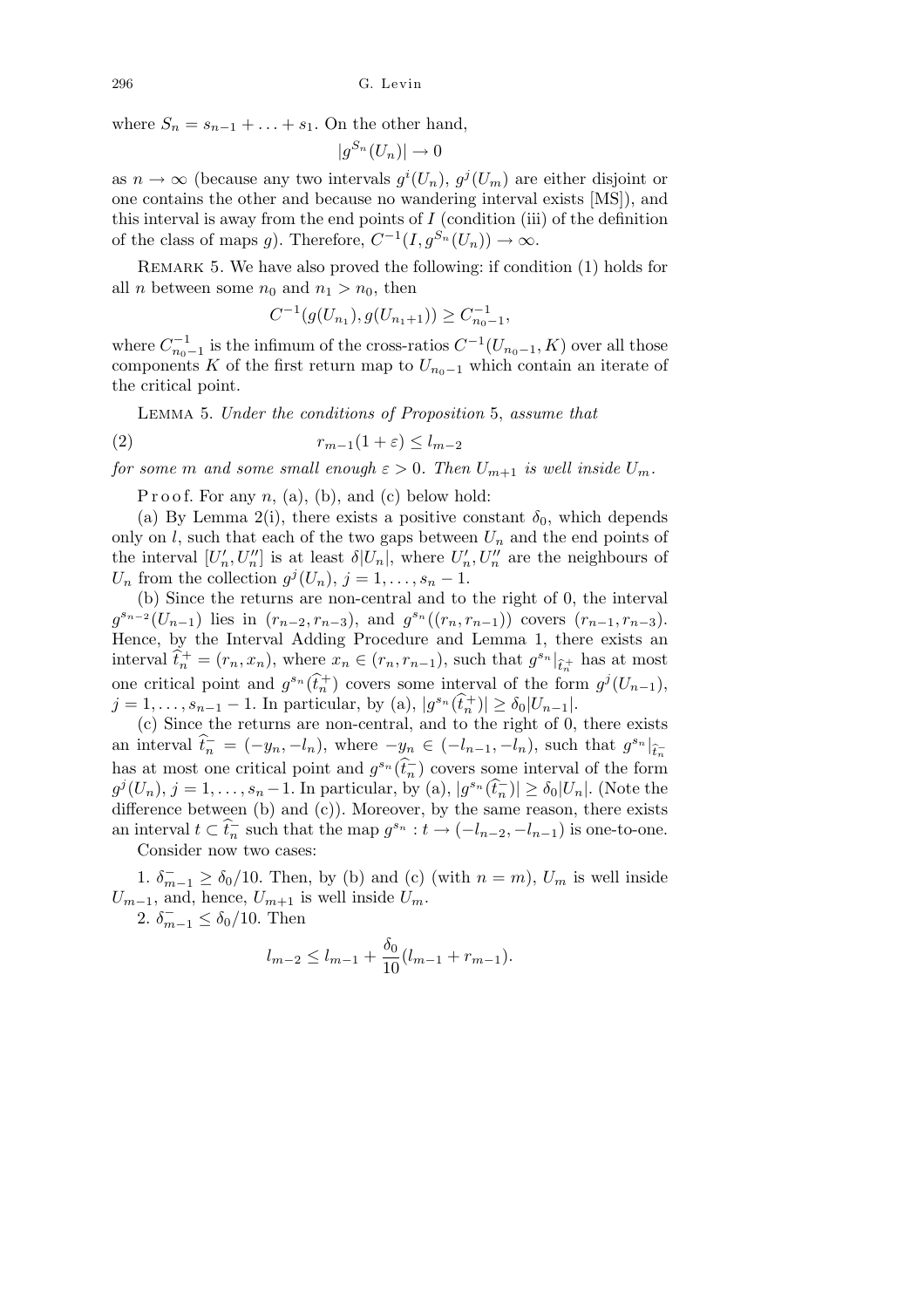Together with  $l_{m-2} \geq r_{m-1}(1+\varepsilon)$ , this gives

(3) 
$$
\varrho_{m-1} \geq \frac{10(1+\varepsilon) - \delta_0}{10(1+\varepsilon) + \delta_0}.
$$

Consider 3 subcases:

2.1.  $\delta_m^- \ge \delta_0/10$ . Then  $U_{m+1}$  is well inside  $U_m$  (see case 1).

2.2.  $\delta_m^- \leq \delta_0/10$  and  $\delta_m^+ \leq 10$ . Consider the two gaps between  $U_{m-1}$  and the end points of  $g^{s_m}(\hat{t}_m^-\cup U_m\cup\hat{t}_m^+)$ . The right gap is at least  $\delta_0|U_{m-1}|$ . The left gap is at least  $9\delta_0|U_m|/10$ . But

$$
\frac{9\delta_0|U_m|/10}{|U_{m-1}|} = \frac{9\delta_0/10}{1 + (\delta_m^- + \delta_m^+)} \ge \frac{9\delta_0/10}{1 + \delta_0/10 + 10} =: \delta_1 > 0,
$$

and therefore  $U_m$  is well inside  $U_{m-1}$ .

2.3.  $\delta_m^- \leq \delta_0/10$  and  $\delta_m^+ \geq 10$ . Then

$$
\varrho_{m-1} = \frac{l_{m-1}}{r_{m-1}} = \frac{l_m + \delta_m^-(l_m + r_m)}{r_m + \delta_m^+(l_m + r_m)} \le \frac{1 + \delta_m^-}{\delta_m^+} \le \frac{1}{10} \bigg( 1 + \frac{\delta_0}{10} \bigg).
$$

This contradicts (3) if  $\varepsilon$  and  $\delta_0$  are small enough (but fixed).

Since all the cases have been considered, the statement is proved.

*Proof of Proposition 4.* This is a simple application of Lemmas 4–5 above. Indeed, if the conditions of Lemma 4 are satisfied, we are done. Otherwise, there are *m* and  $\varepsilon > 0$  small enough so that (2) holds. By Lemma 5,  $U_{m+1}$ is then well inside  $U_m$ , and therefore each component of the first return map to  $U_{m+1}$  is well inside  $U_{m+1}$ . In particular, the quantity  $C_{m+1}^{-1}$  which was defined in the remark after the proof of Lemma 4 is bounded away from zero by a constant which depends on *l* only. Now, if (1) holds for  $n = m + 2, m + 3, m + 4$ , then  $U_{m+6}$  is well inside  $U_{m+5}$  by the remark after the proof of Lemma 4, and we start over again replacing  $m$  by  $m + 5$ . If not, then we apply Lemma 5 to  $m + 2$ ,  $m + 3$ , or  $m + 4$  instead of  $m - 1$ , and start again as well.

*Proof of Theorem 1.* We repeat the proof of Proposition 4, replacing Lemma 5 by one of Propositions 1–3 if needed.

Remark 6. Combining the proofs of the paper with some methods of the recent thesis by O. Kozlovski, one can get rid of the negative Schwarzian derivative condition to obtain the same real bounds for any  $C^2$ -map with one reflecting critical point (see [LS1] for details).

**Acknowledgments.** The author thanks C. Petersen, S. van Strien, and J.-C. Yoccoz for helpful conversations, and the referee for his careful reading of the paper and for useful comments. Furthermore, the author thanks the Mathematics Institute at Warwick, where part of this work was done, for its hospitality.